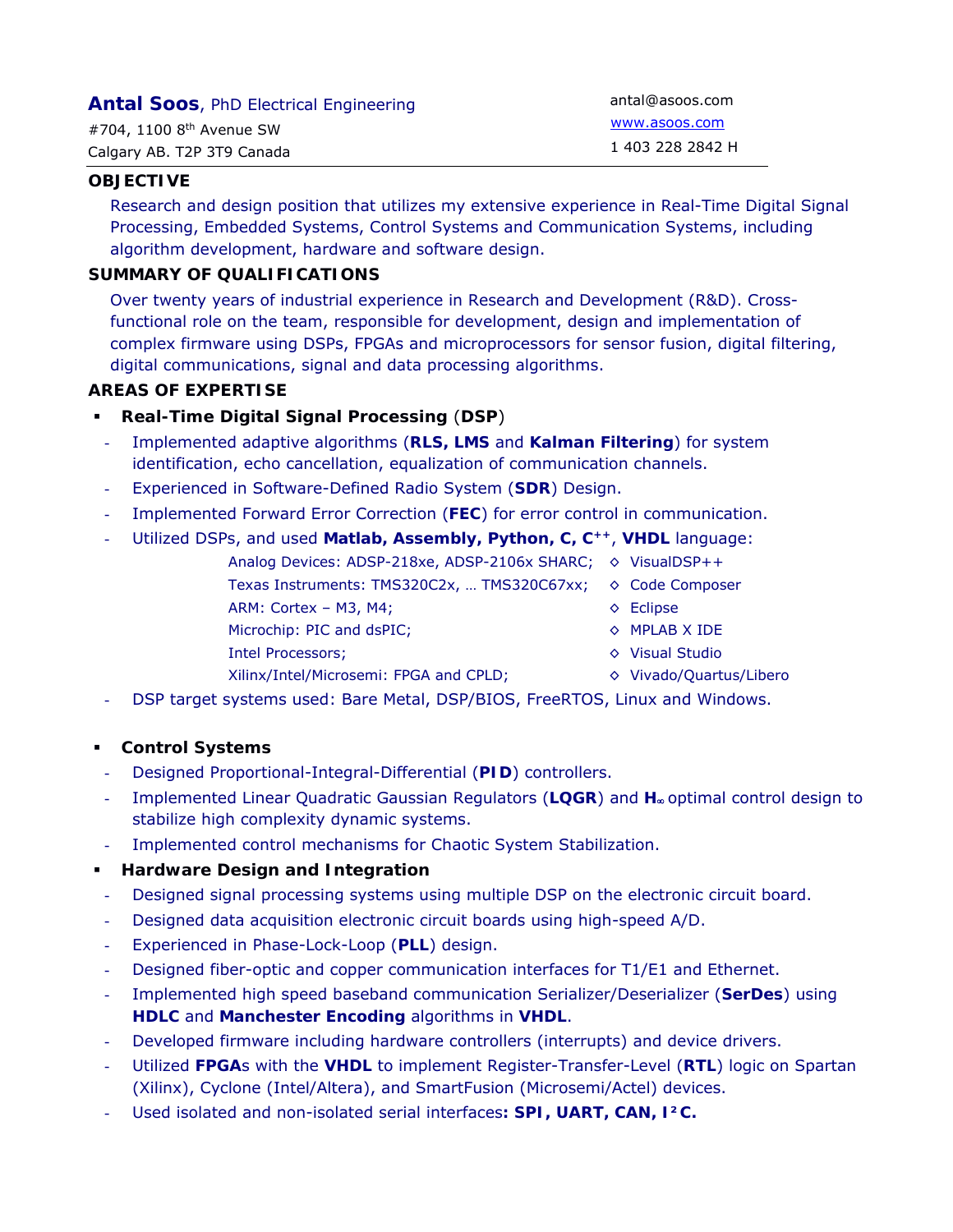# **PROFESSIONAL EXPERIENCE**

# **2014 Jun. – Present Digital Signal Processing Specialist and Electronics Designer**

# *Pulse Directional Technologies, Calgary, AB*

Designed and developed high temperature electronic hardware and corresponding firmware for various projects including motor drivers, communications and control systems, and precision sensors. Responsible for defining and implementing Digital Signal Processing (DSP) algorithms for use in both surface software and downhole systems.

- For the reception of the communication signal from the drill in the oil well, implemented a signal decoding algorithm in the form of a Software Defined Radio. The code was developed in Visual Studio 2015 environment. For real-time signal observation the VTK software library was used to display in multiple windows the state of the signal. The decoded data was presented in the HTML5 environment, for which a WebSocket Server and Client communication were developed, using JSON packets.
- Designed electronic hardware for pressure measurement (0-20k PSI) in the oil well during drilling, which must withstand high temperature environments up to 175°C.
- For controlling a 66W, 3100RPM 3 phase Brushless DC electric (BLDC) motor, designed a 3 phase MOSFET control board. Implemented the required control algorithm on a 16bit dsPIC from Microchip Technology. This design also supports the required high temperature functioning environment, up to 175°C.
- Designed a DC/DC power converter, 7-30V to 1500V, for use in a scintillation detector, which works in downhole environments up to 180°C.

# **2012 Nov. – 2014 Jun Research and Design** (https://www.asoos.com/pages/projects.htm)

# *aSoos Inc., Calgary, AB*

- Developing data transmission over battery power line (COBL), to connect multiple devices. The goal of the design is a product which is autonomous, economical, small in size, and can be utilized at extreme temperatures (150°C).
- Developed an analog interface board (A2D2A) for Texas Instruments TMS320 DSK system, which is capable of simultaneously sampling 8 analog input signals and driving 4 analog output signals, controlled by any Texas Instruments Development Starter Kit (DSK).
- Worked on WebSocket communication; developed servers and clients for real-time WebSocket data transfer.

# **2011 Sep. – 2012 Oct. Digital Signal Processor Engineer**

# *Schlumberger Ltd - Extreme Engineering, Calgary, AB*

Developed Digital Signal Processing (DSP) algorithms using  $C/C^{++}$  for programmable telecommunication systems to meet the unique needs of low-power electromagnetic (EM) telemetry system communications for Measurement While Drilling (MWD).

# **Worked on Software-Defined Radio System (SDR) Design in C/C++:**

- Phase-Shift Keying (PSK) modulation transmitter and receiver design for Binary PSK (BPSK) and Quadrature PSK (QPSK).
- Symbol synchronization in the receiver using correlation and rotation.
- Calculation of received symbol confidence for error correction.
- Signal-to-Noise Ratio (SNR, S/N) estimation in the received signal.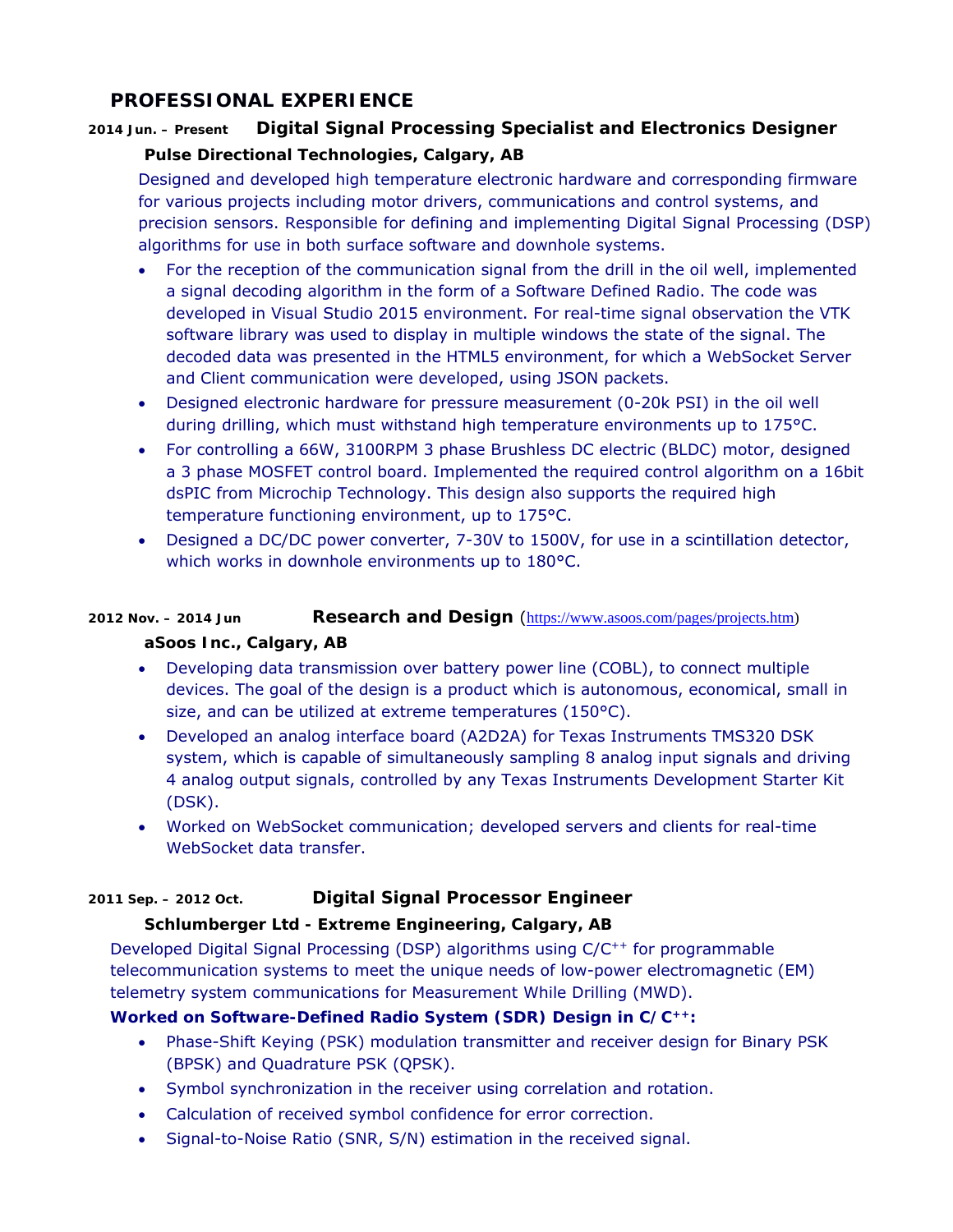- Automatic Gain Control (AGC) algorithm development using Hilbert Transformations.
- Carrier frequency (AFC) and phase (APC) estimation for coherent communications receiver design.
- Arbitrary sample rate change algorithm implementation with a combined Digital downconverter/Decimation and up-converter/Interpolation algorithms, using the cascaded integrator-comb (CIC) filter technique.

**2010 Dec. – 2011 Sep. Lead Hardware Designer 2002 Apr. – 2003 Sep.** 

#### **1998 Jan. - 2000 Jan.**

# *General Electric - Power Services, Calgary, AB; Markham, ON*

- Responsible for the redesign and coordination of pre-production processes for various D20 Intelligent Peripheral Modules*. The D20 device is characterized by distributed, expandable I/O architecture* and mission-critical automation control applications. The redesign included the replacement of obsolete parts, such as the HC11 processors with FPGA based soft-core computation devices written in VHDL.
- Spearheaded the required product qualification tests, i.e., environmental, electrical, Accelerated Life Testing (ALT) and Highly Accelerated Life Testing (HALT).
- Evaluated the DSP enhancement possibilities and proposed a new design solution for the existing "D25 Substation Controller," a multifunctional intelligent electronic device which measures the power quality of transmission lines.
- Designed the DSP board of the "D25 Substation Controller," including software improvement and FPGA code development.

**2010 Apr. – 2010 Dec. Designer** 

# *Interalia Inc., Calgary, AB*

Inertial Navigation system development for Light Rail Transit, to supplement GPS measurements in places with limited satellite reception. The implemented system, in  $C/C^{++}$ , consists of a combination of the GPS measurement, along with a three axes MEMS accelerometer and gyroscope.

**2007 May – 2010 Apr. Staff Engineer** 

# *ION Geophysical Corporation, Stafford, Texas, USA*

Responsible for designing a new generation of low power, battery operated VectorSeis digital sensors. The VectorSeis sensors are an essential element in the field of seismic data processing. Based on three identical highly sensitive micro-electro-mechanical accelerometer chips (MEMS), controlled by an FPGA where the local signal processing is performed, VectorSeis measures true 3D ground motion and records full seismic wave fields with unsurpassed vector fidelity.

- Developed RTL Signal processing algorithms in Delta-Sigma space using VHDL language in Cyclone III.
- Defined and introduced a chaotic system stabilization algorithm.
- Implemented a process for temperature compensation in a measured signal using the Nios II processor in Cyclone III.
- Participated in root cause of the PLL clock's jitter source. The clock is used for timing the MEMS accelerometer, in order to archive a 146 dB dynamic range (24 bits) measurements this clock required to be clean in the same order.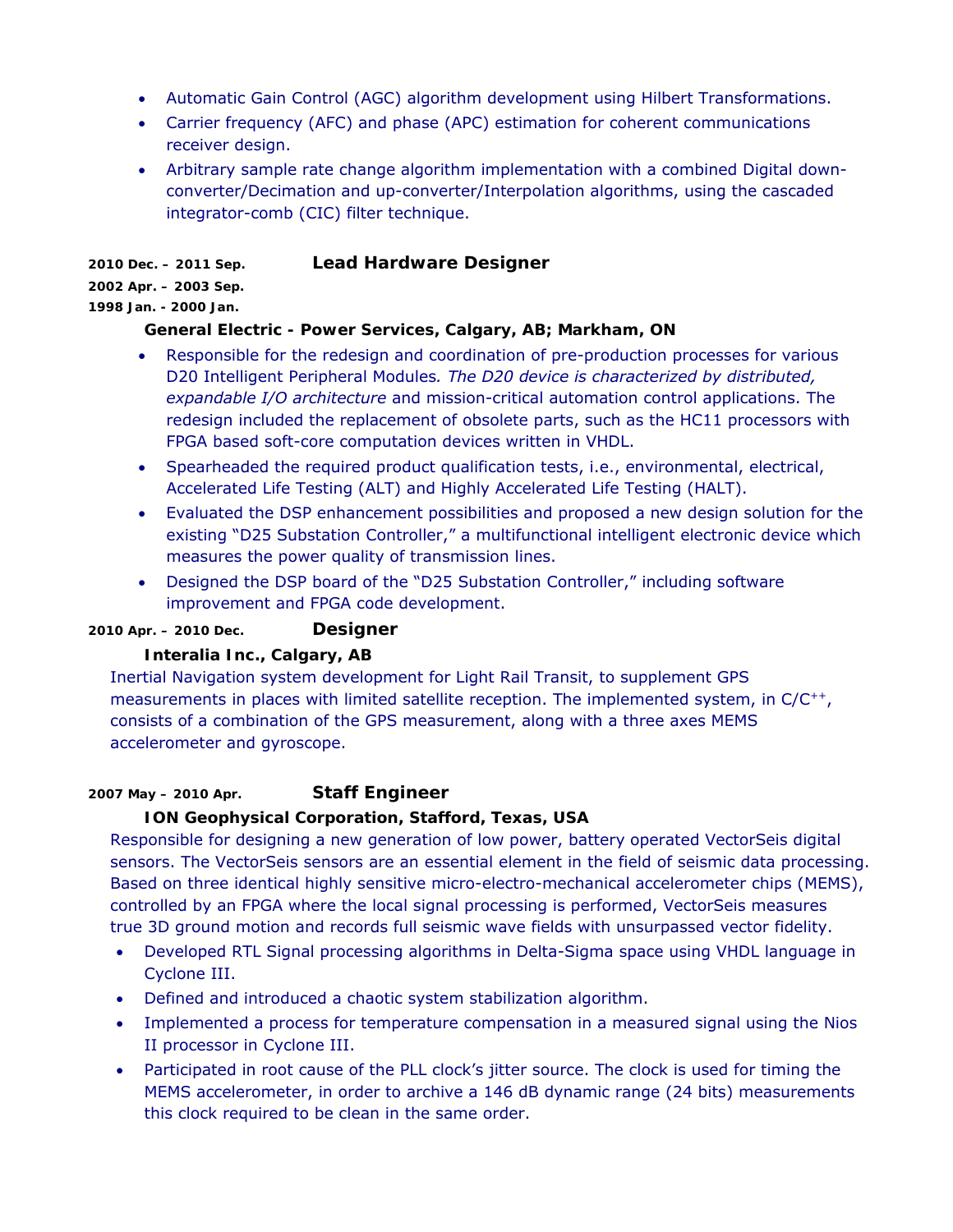## **2007 Sep. – 2010 Apr. Research Programmer**

#### *Rice University, Houston, Texas, USA*

Responsible for software development for XML data processing and Graphical User Interface (GUI) design using Qt development environment. Debugging C++ software which implements the Artificial Neural Networks based on Kohonen's Self-Organizing Maps (**SOM**).

# **2006 Feb. – 2007 Apr. R&D Consultant.**

#### *Nortel Networks – Calgary. AB*

- Developed DSP firmware for Texas Instruments TMS320C5410A on Nortel Triton System's Global Analog Trunk Service Card.
- Designed software for testing and monitoring hardware integrity in cooperation with Flextronics Corp.
- Defined an adaptive echo cancellation algorithm for enhanced near-end echo cancellation for the connection of Nortel's products with the Public Switched Telephone Network (PSTN). Products included the Business Communications Manager 50 (BCM50), which is an all-inone platform for converged voice and data communications.

## **2001 May – 2002 Feb. Senior Member of Technical Staff**

## *Tyco Telecommunications (US) Inc., Eatontown, New Jersey, USA*

- For "Dry Plants" the transmission, powering, and network monitoring equipment that is located at cable stations:
- Responsible for the design and implementation of DSP and maintenance processor-related firmware for transoceanic optical network line terminating and transmission equipment, using multiple Motorola 56F807 DSPs.
- Implemented high accuracy control loops for laser wavelengths and power control using PID and PWM controlled circuits with Thermo Electric Coolers (TECs), to achieve  $\pm 0.01K$ accuracy for the laser temperature.

#### **1994 May - 1998 Jan. Digital Designer**

#### *NovAtel Inc., Calgary, AB*

# *Harris Inc., Harris Wireless Access Division, Calgary, AB*

For the cellular systems of a remote and rural telecommunications markets: Responsible for developing and implementing base-band signal processing algorithms for the North American TDMA Cellular system's base station.

- Designed DSP software using Texas Instruments DSP TMS320C54x:
	- Designed and implemented base-band processing algorithms for North American TDMA cellular air protocol according to IS-136 standard: compandor (2:1), pre-emphasis, deemphasis, interpolations, decimation, SAT ton generation and detection.
	- Designed software for Echo cancellation and Equalization of communication channels.
- Developed digital hardware for T1/E1 primary rate communication:
	- Generated base-station clocks with PLL circuits.
	- Implemented logic circuits using CPLD and VHDL language.